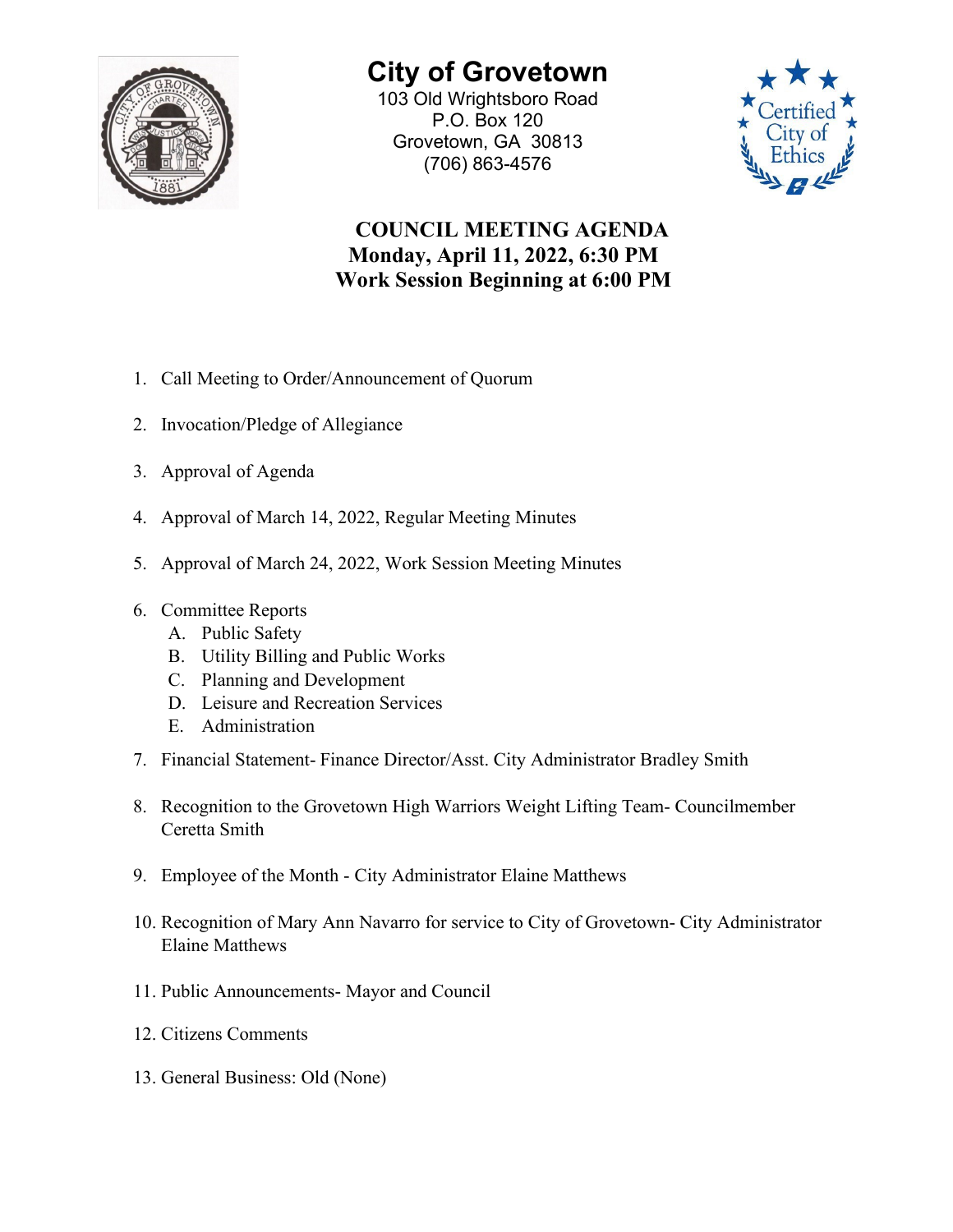- 14. General Business: New
	- A. Recommend Adoption of Resolution 2022-04-01, Resolution to Increase Solid Waste Collection Dumpster Commercial Rates- Finance Director/Asst. City Administrator Bradley Smith
	- B. Recommend Adoption of Resolution 2022-04-02, Resolution to Enter into a Contract with Shockley Plumbing, Inc. of Perkins, Georgia, in the Amount of \$497,710.00 to Perform 2<sup>nd</sup> Avenue Infrastructure Improvements - Finance Director/Asst. City Administrator Bradley Smith
	- C. Recommend Approval to the Renewal of CSRA Probation Services, Inc. Probation Services Contract- City Administrator Elaine Matthews
	- D. 2022 Columbia County Local Emergency Operations Plan Update City Administrator Elaine Matthews
	- E. Recommend Adoption of Resolution 2022-04-03, Georgia Cities Week- City Administrator Elaine Matthews
	- F. Recommend Adoption of Resolution 2022-04-04, Resolution to Adopt Standard Specifications and Construction Details Manual – Public Works Director Sylvester Rosier
	- G. Recommend Approval of Ordinance 2022-04-05, City Code, Chapter 13, Section 13-5 and 13-6 Amendment Ordinance, First Reading – Planning and Community Development Director Ronnie Kurtz
	- H. Recommend Approval to Study, Review, and Revise Zoning Ordinance- Planning and Community Development Director Ronnie Kurtz
	- I. Recommend Appointment of Dominique Barabino to Planning Commission Vacancy- Planning and Community Development Director Ronnie Kurtz
	- J. Recommend Approval to Reclassify One Administrative and Billing Assistant Grade 13 to One Administrative Assistant-Municipal Court Grade 12 and New Job Description- Human Resources Director David Toulson
	- K. Recommend Approval to Reclassify One Road Patrol Lieutenant Position Grade 17 to One Police Operations Lieutenant, Grade 17 and New Job Description-Human Resources Director David Toulson
	- L. Recommend Approval to Reclassify One Sewer Plant Operator Class II License Position, Grade 18 to One Environmental Compliance Manager/Wastewater Plant Operator, Grade 20 and New Job Description- Human Resources Director David Toulson